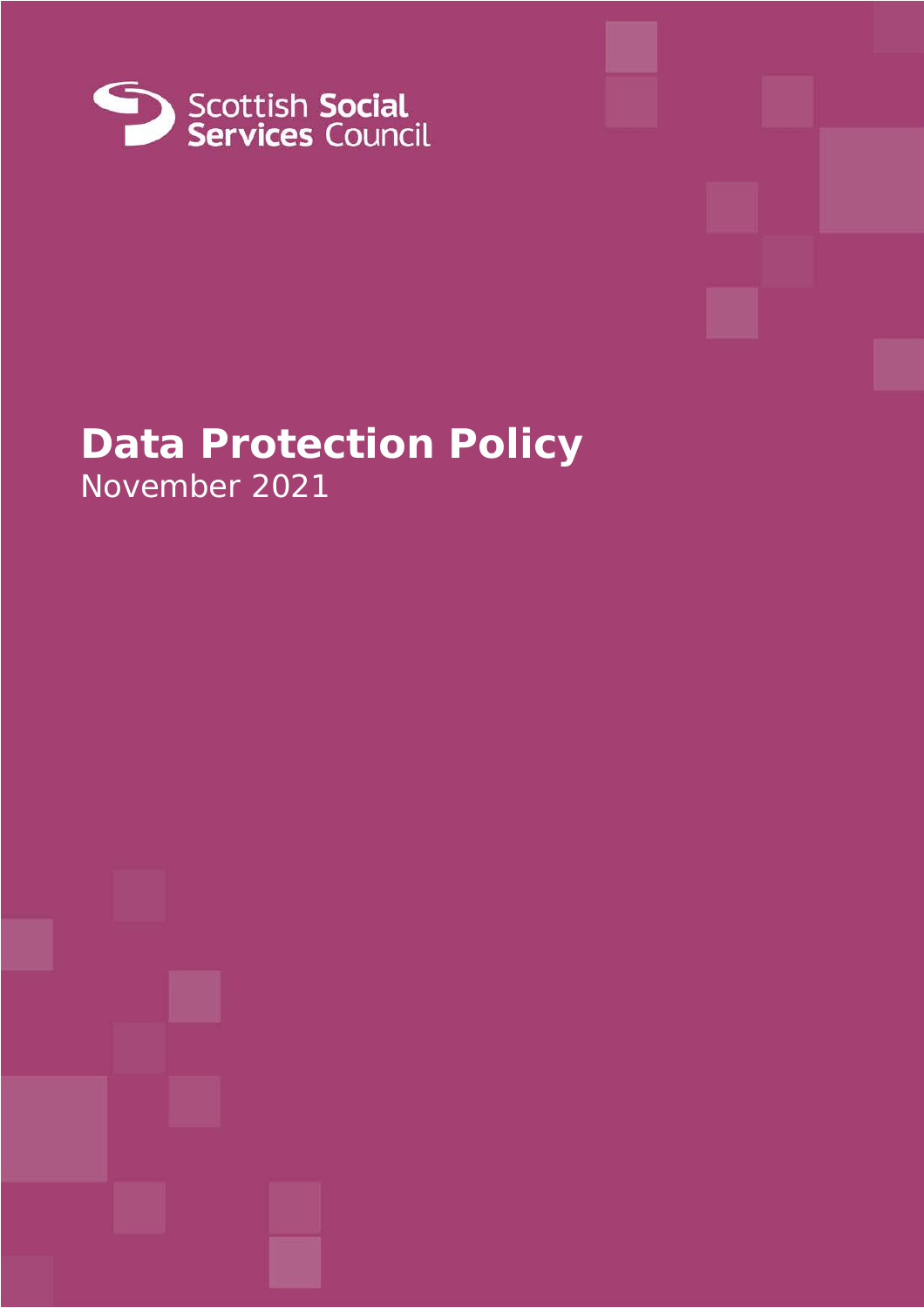### **Document governance and management**

| Document owner/author/lead                               | Director of Finance and Resources                                                                                                           |
|----------------------------------------------------------|---------------------------------------------------------------------------------------------------------------------------------------------|
| Version number                                           | 2.0                                                                                                                                         |
| Current version referred for approval to                 |                                                                                                                                             |
| Date of next review                                      | November 2024                                                                                                                               |
| Date of equality impact assessment<br>(mandatory)        | No EIA required. The change does not<br>propose a course of action that will<br>have an impact on people with<br>protected characteristics. |
| Date of privacy impact assessment (if<br>required)       | N/A                                                                                                                                         |
| Date of environmental impact assessment<br>(if required) | N/A                                                                                                                                         |

### **Change log – for minor changes to spellings, sentences etc. Use when policy is not being put forward for approval.**

| Officer name | Date<br>of<br>change | Description of change | Confirm<br>upload of<br>revised<br>document |
|--------------|----------------------|-----------------------|---------------------------------------------|
|              |                      |                       |                                             |
|              |                      |                       |                                             |
|              |                      |                       |                                             |
|              |                      |                       |                                             |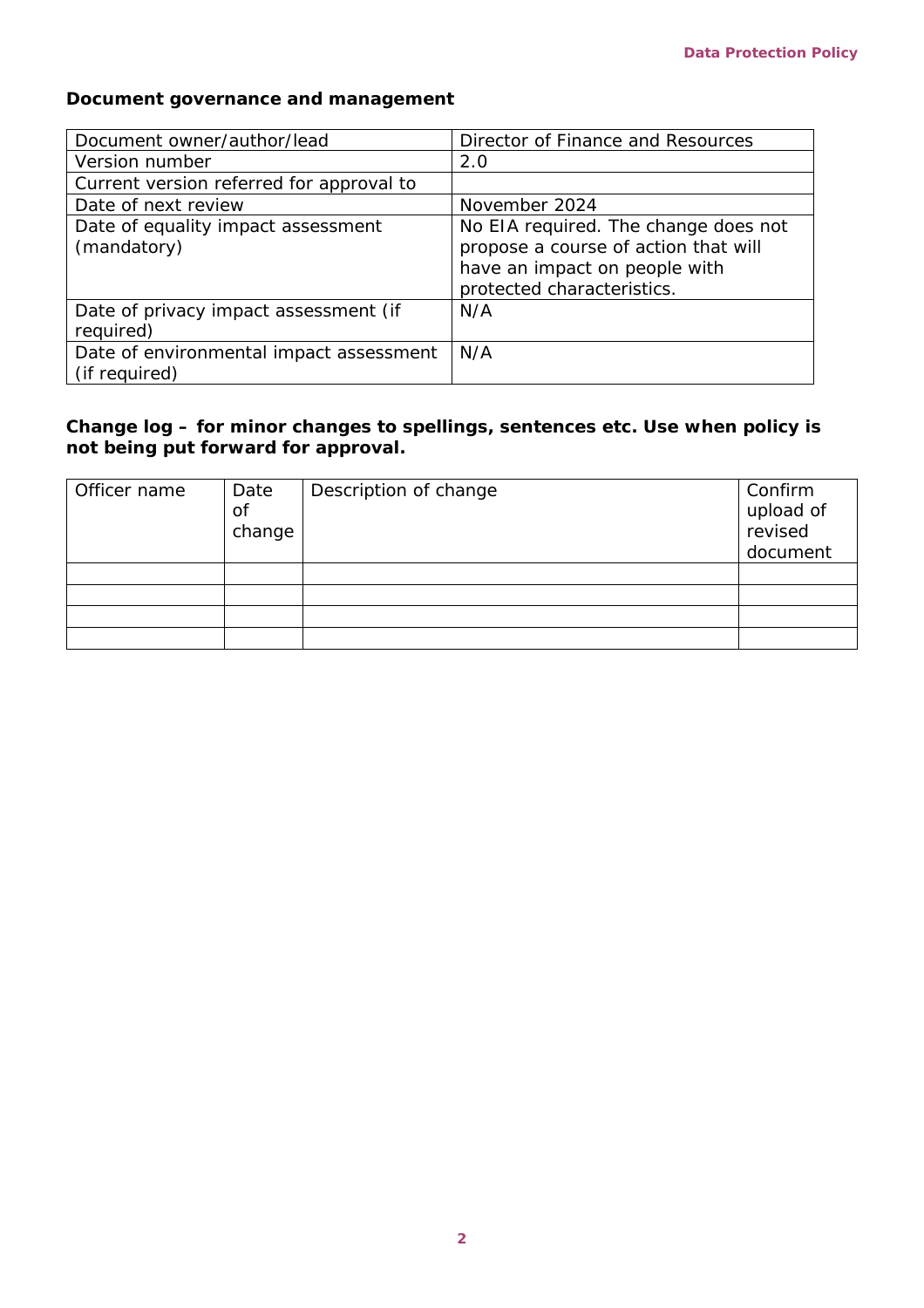### **Contents**

| 7. Special category data and data relating to criminal offences or convictions 11 |  |
|-----------------------------------------------------------------------------------|--|
|                                                                                   |  |
|                                                                                   |  |
|                                                                                   |  |
|                                                                                   |  |
|                                                                                   |  |
|                                                                                   |  |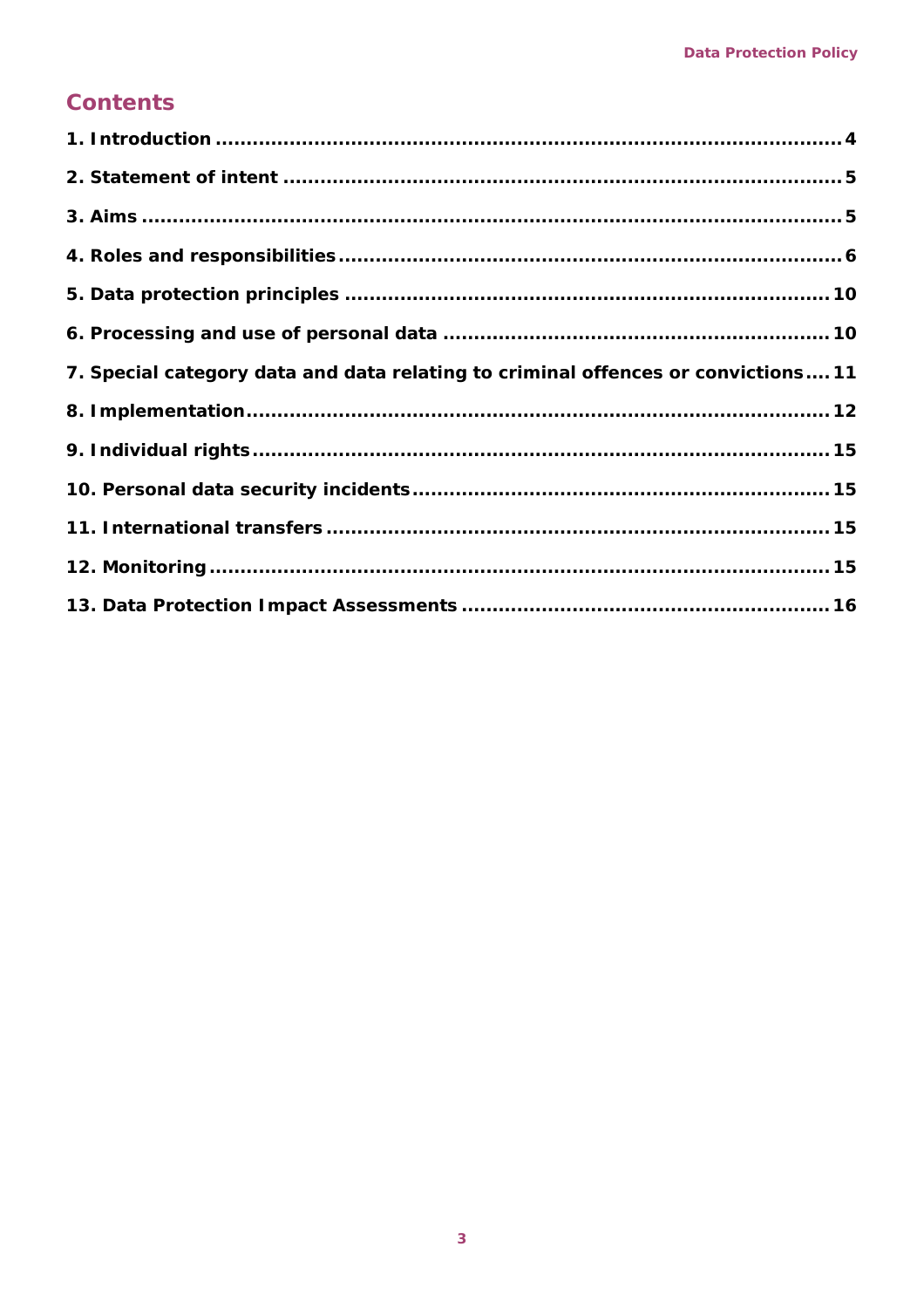# <span id="page-3-0"></span>**1. Introduction**

This is the Data Protection Policy adopted by the Scottish Social Services Council (SSSC).

For the purposes of data protection legislation, we are a data controller and a public authority.

The SSSC is committed to ensuring that we treat personal information lawfully and correctly. Data protection law contains certain safeguards which we must follow when we process personal data. This policy sets out how we intend to comply with data protection legislation and how we will handle personal data in a way which allows us to fulfil our statutory functions, uphold public confidence as an effective regulator and make sure we are a fair and effective employer.

'Personal data' is information which relates to an identifiable living individual, who can be directly or indirectly identified from the information.

We must collect and use personal data about individuals to fulfil our statutory functions under the Regulation of Care (Scotland) Act 2001 and other related functions. We collect and use personal data about:

- people who are applying to be registered or who are registered
- people who have not registered or applying to register but we have told them we process information about them
- people who use services
- employers and universities of social service workers and those who support them
- people who are applying for a postgraduate student bursary and their parents/spouse/civil partner/co-habitee
- Fitness to Practise hearing witnesses
- people who have complained about someone who may be a social service worker
- people who have complained about the SSSC
- prospective employees and Panel Member applicants
- current and former employees and current and former Panel Members
- Council Members
- people or organisations that we procure goods and services from people or organisations that we contract with
- event attendees
- people who make general or information governance enquiries
- employees of higher education institutions delivering approved courses
- people who have completed an Expression of Interest Form for the Health & Social Care COVID-19 Accelerated Recruitment portal website
- others we might communicate with.

We may be legally required to collect and use personal data to comply with the requirements of other public bodies, government departments or legislation.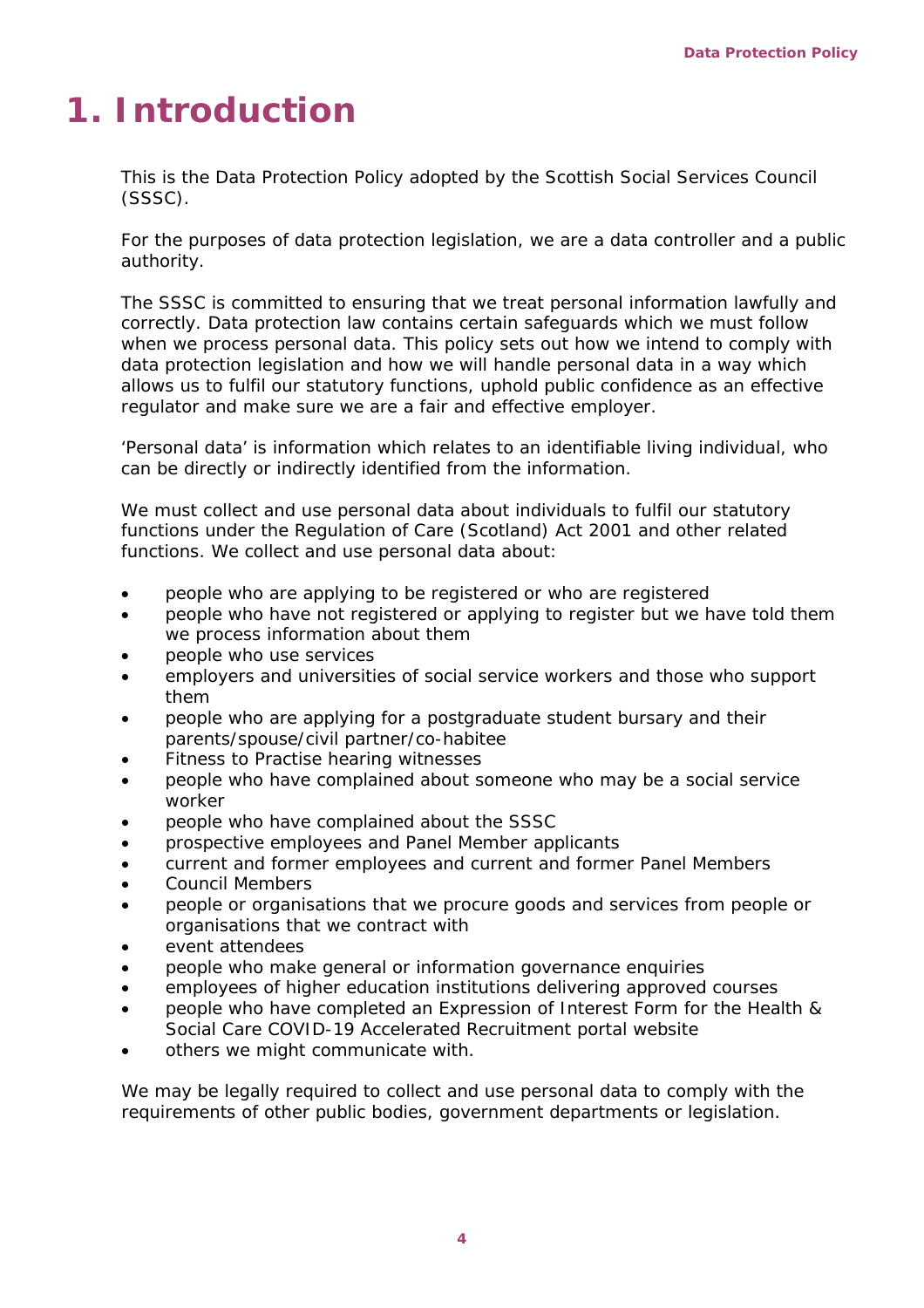# <span id="page-4-0"></span>**2. Statement of intent**

We process all personal data in compliance with the principles and safeguards set out in the data protection legislation. The data protection legislation includes:

- The UK General Data Protection Regulation (UK GDPR)
- The Data Protection Act 2018 (the Act)
- The Privacy and Electronic Communications Regulations 2003.

Anyone who processes personal data on behalf of the SSSC must comply with this policy and the data protection legislation.

The SSSC is committed to adopting a culture of 'data protection by design and default'. This includes:

- considering data protection issues and risks as part of the design and implementation of systems, services, and business practices
- making sure we have adequate technical and organisational measures in place to ensure the security of data
- making sure that our systems and technologies are capable of adequately protecting personal data
- having robust security incident reporting and management processes in place
- embedding data protection impact assessments (DPIAs) into relevant processes where appropriate (or required)
- documenting data sharing and making sure we have agreements in place, when required.

The SSSC is committed to upholding the rights of individuals in relation to their personal data and will comply with individuals' requests in relation to their personal data where legally required to do so (see section 9 below).

Data protection training is a fundamental aspect of our data protection compliance. Staff must receive training, appropriate to their role, to help them understand how to process personal data in line with this policy (and other associated policies, procedures, and guidance). Data protection guidance is also available to staff on the [intranet.](https://ssscdundee.sharepoint.com/sites/Intranet/SitePages/Information-Governance.aspx)

## <span id="page-4-1"></span>**3. Aims**

This policy aims to:

• state our commitment to compliance with data protection legislation and the principles of the data protection legislation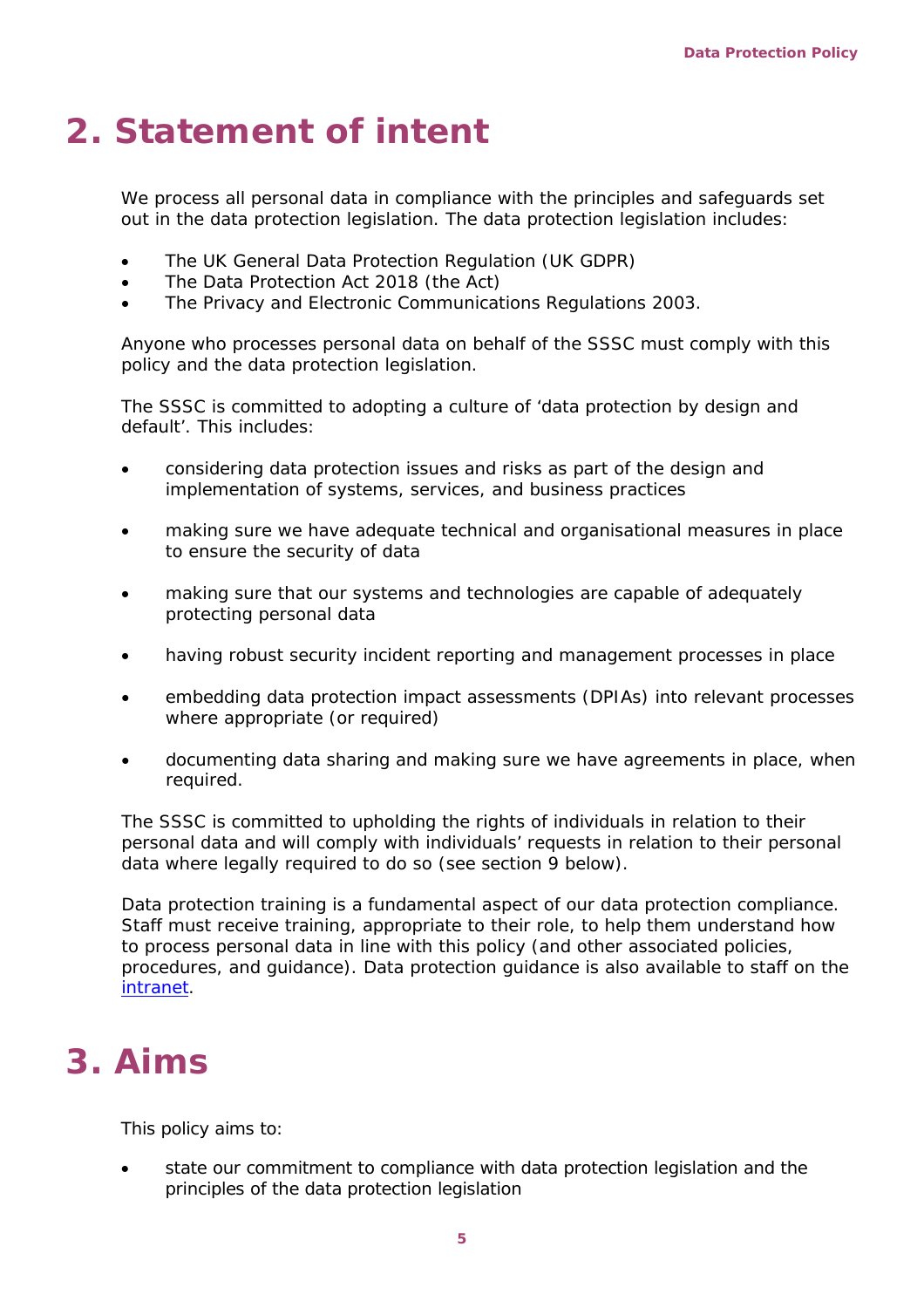- set out how we will comply with the data protection legislation using technical and organisational measures, and in particular, the principles of data protection by design and default
- demonstrate that we have relevant data protection policies in place as required by the data protection legislation
- provide a general appropriate policy document and an overarching appropriate policy document for processing of special categories of personal data
- state the responsibility of everyone working for and on our behalf so that we comply with the principles of the data protection legislation
- set out some of the circumstances that we are exempt from certain general principles in exercising our statutory functions as a regulator.

## <span id="page-5-0"></span>**4. Roles and responsibilities**

### 4.1 Council

The Council is accountable for:

- approving this policy
- making sure this policy complies with data protection legislation and does not breach any other statutory requirement placed upon the SSSC
- making sure the structure of the organisation is fit for purpose to deliver our objectives
- making sure the Chief Executive, Executive Management Team (which includes the Senior Information Risk Owner) and the Data Protection Officer have in place appropriate and up to date policies and procedures to comply with data protection legislation.

### 4.2 Executive Management Team

The Executive Management Team is responsible for:

- making sure that all collection and processing of personal data within their respective areas of responsibility complies with this policy
- making sure that personal data processed by third parties within their respective areas of responsibility complies with this policy
- approving Data Sharing Agreements within their respective areas of responsibility, in consultation with the DPO.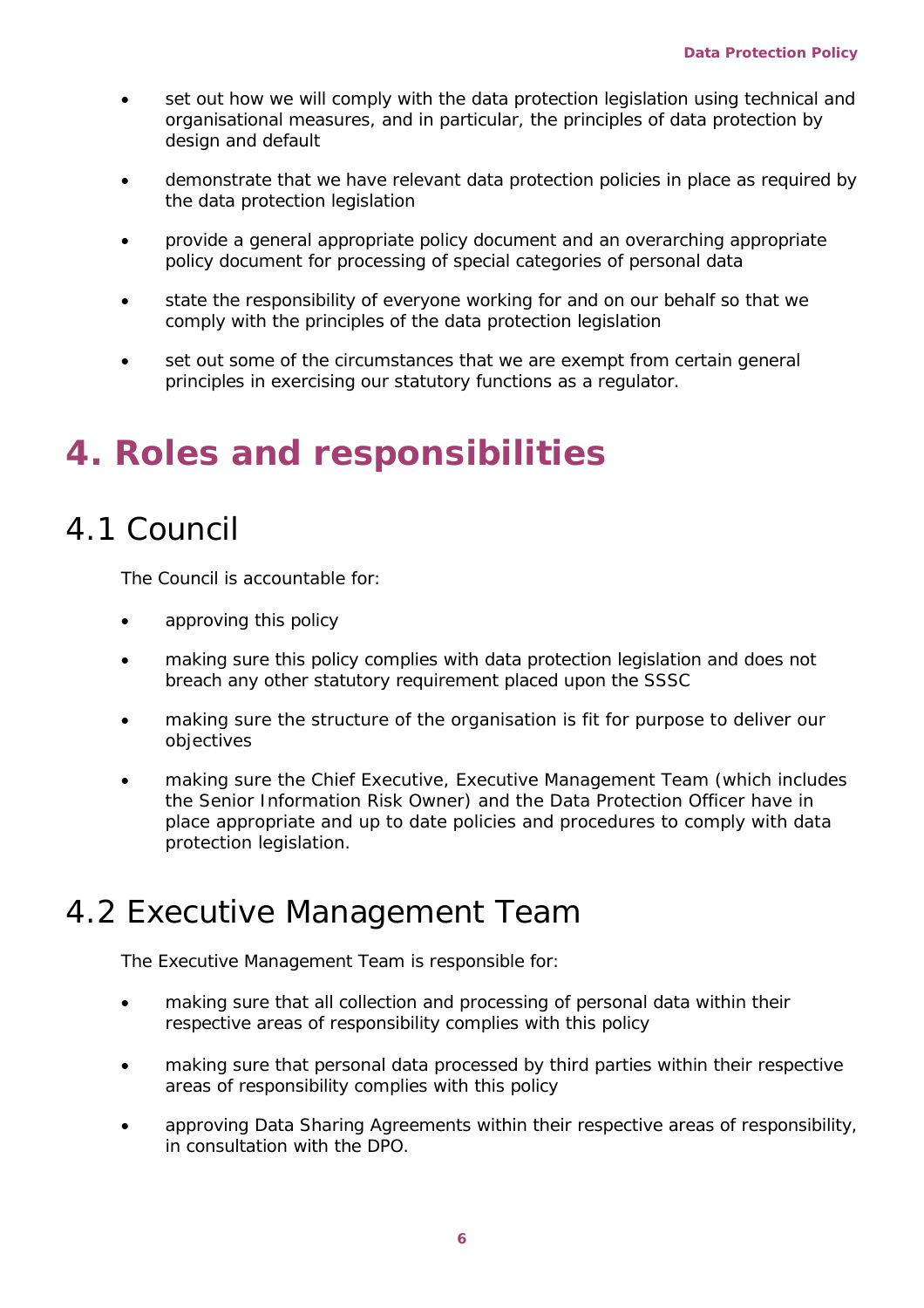### 4.3 Senior Information Risk Owner

The Director of Finance and Resources is the SSSC's Senior Information Risk Owner (SIRO). The SIRO has strategic responsibility for governance in relation to data protection risks, with specific responsibility for:

- making sure the SSSC has the appropriate polices and processes in place to comply with data protection legislation
- overseeing the reporting and management of information incidents
- providing assurance to the Executive Management Team that information governance standards and performance are maintained
- appointing and line managing the SSSC's Data Protection Officer (DPO) who provides advice and assurances to the SIRO and carries out the duties of a DPO as detailed at 4.4

### 4.4 Data Protection Officer (DPO)

The SSSC's DPO is the Head of Legal and Corporate Governance.

The role of the DPO is to:

- inform and advise Council and staff about their obligations to comply with the UK General Data Protection Regulation (GDPR) and other data protection laws
- monitor compliance with the GDPR and other data protection laws, including the assignment of responsibilities, awareness raising, and training of staff involved in the processing operations and related audits
- make sure that we implement and keep up to date the Data Protection Policy and related procedures, controls, guidance, and templates
- provide advice on data protection impact assessments
- provide guidance and advice on specific data protection issues and compliance requirements
- act as the contact point for the Information Commissioner's Office on issues related to the processing of personal data.

The DPO also has the responsibilities set out in the data protection legislation for the role.

### 4.5 Information Governance Team

The Information Governance Team will support the DPO in maintaining compliance with the data protection legislation through development and implementation of this policy and related procedures, controls, guidance, and templates.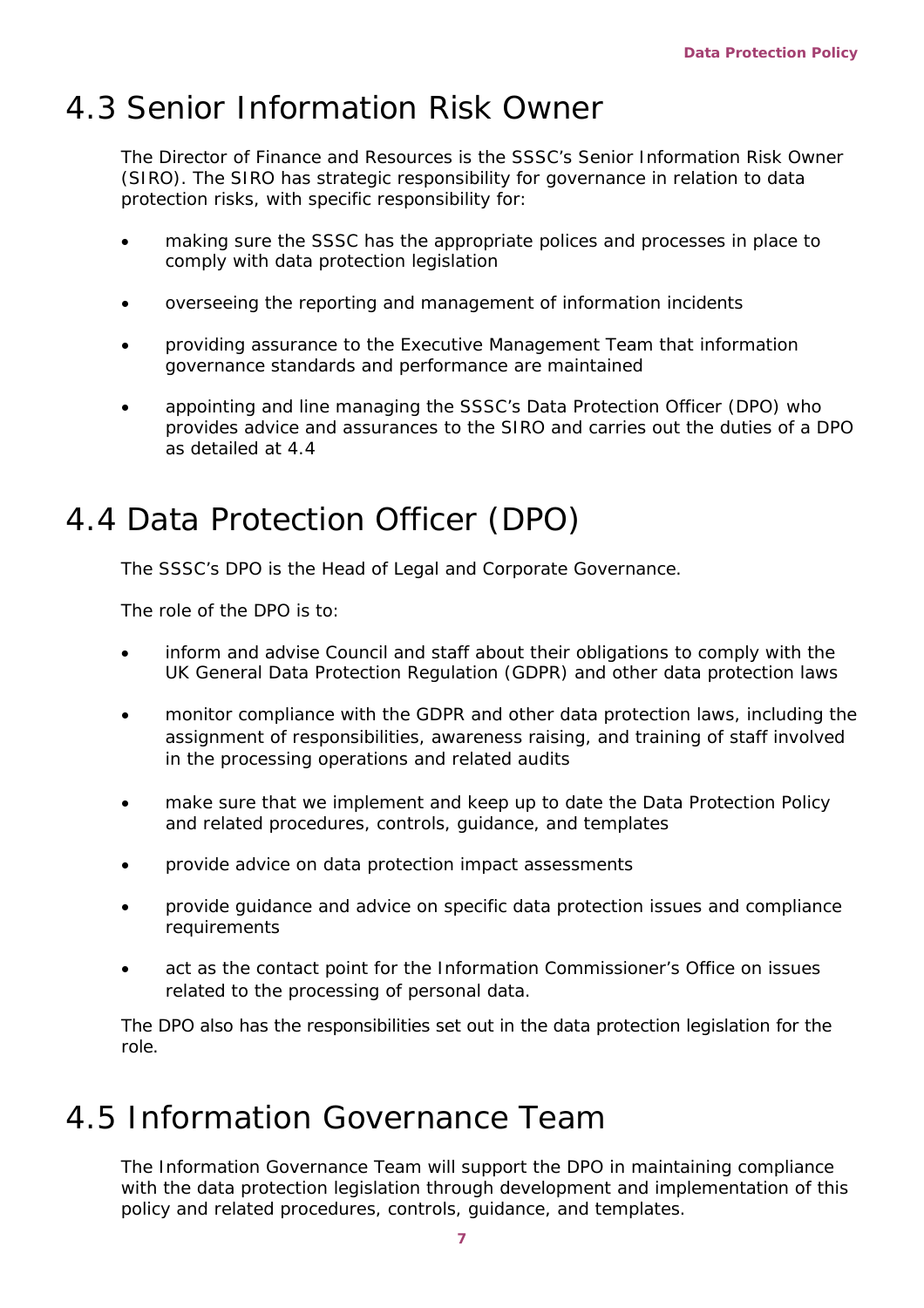The Information Governance Team deal with requests to exercise data subjects' individual rights in terms of data protection legislation, in consultation with the Head of Department, where appropriate.

### 4.6 Operational Management Team

The Operational Management Team is responsible for:

- making sure that their staff are aware of this policy and related procedures, controls, guidance, and templates.
- implementing and ensuring compliance with data security procedures within their respective areas, taking advice from the DPO where required. This includes the requirement to take all reasonable steps to ensure compliance by third parties. This also includes approving the annual audit of departmental data security procedures, in consultation with the DPO.
- assisting with the maintenance and revision of the retention and disposal schedule at operational level
- assisting with development, maintenance, and revision of the Information Asset Register
- ensuring implementation of relevant actions and recommendations identified through the security incident risk assessment process
- approving data protection impact assessments for their respective area, in consultation with the DPO
- designating appropriate staff members as Data Champions.

## 4.7 Data Champions

The role of a data champion is to:

- assist the development of bespoke data protection training for their departments
- provide general advice and assistance to the departments about their obligations under the data protection legislation
- seek advice from or escalate matters to the Information Governance Team where necessary
- work with the Information Governance Team to complete the annual audits of security procedures which will be approved by OMT, in consultation with the DPO.

The Information Governance Team provides training to the Data Champions.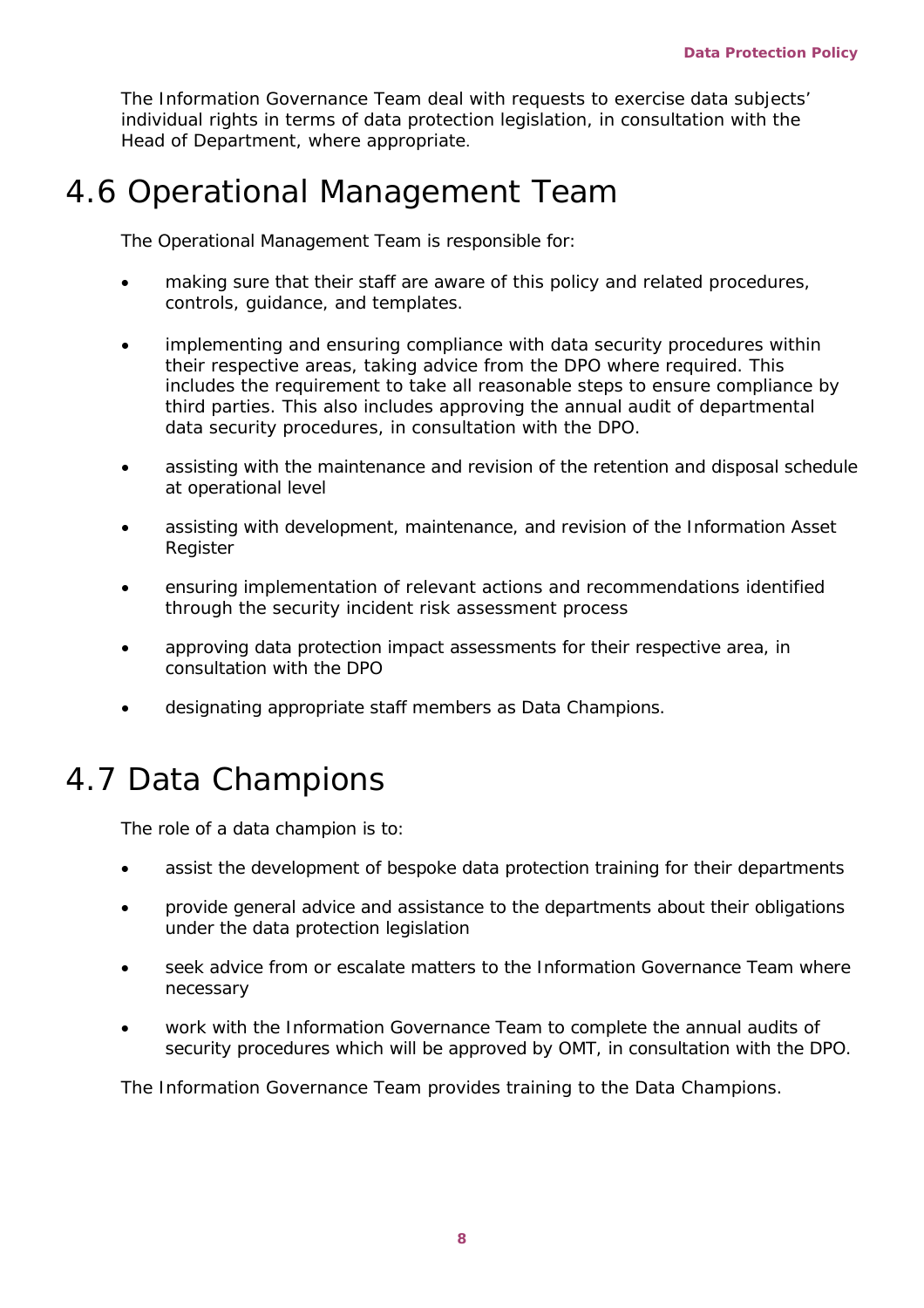### 4.8 Line Managers

Line managers are responsible for making sure that their staff complete training for their role, to help them understand how to process personal data in line with this policy.

## 4.9 Staff

All SSSC staff must comply with this policy (and associated policies and procedures) when carrying out data processing activities. Specifically, staff must make sure that:

- they have sufficient knowledge and understanding of data protection, and that they undertake appropriate training on this subject as and when required to do so
- they process personal data only as necessary in the course of their duties or job role
- they seek advice from their Data Champion, manager or from the Information Governance Team where there is uncertainty about the appropriate action to take when processing personal data
- they can recognise a potential or actual security incident, and understand the internal reporting requirements relating to such an incident
- they can recognise a request from a data subject to exercise their rights under data protection legislation and can deal with any such request in a timely manner
- they cooperate with any actions required to mitigate or investigate a security incident, or to fulfil a request by a data subject to exercise their rights.

There may be other situations relating to the processing or use of personal data that are not on the above list. Members of staff should contact the Information Governance Team if they have any queries about the use or processing of personal data.

Staff must always contact the Information Governance Team if they:

- are unsure about what security or other measures they need to implement to protect personal data
- are unsure of the lawful basis that they are relying on to process personal data
- need to rely on consent for processing personal data
- need to prepare or update a privacy notice or other transparency information
- are unsure about the retention period
- are carrying out any activity that is likely to need a data protection impact assessment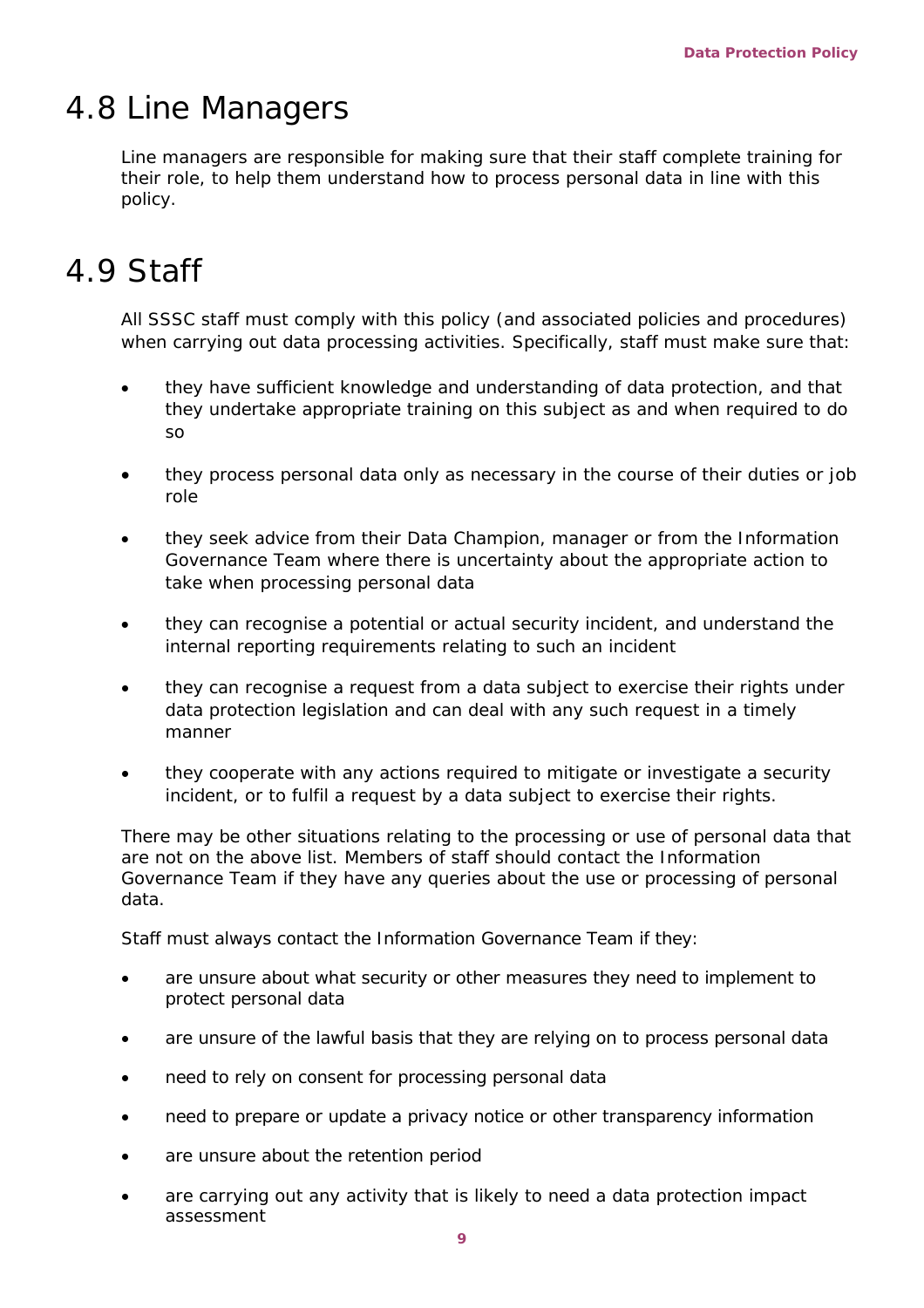- plan to use personal data for a different purpose than that for which it was originally collected
- plan to carry out activities involving automated processing such as profiling or decision making
- are entering into a contract with a third party that involves the processing or sharing of personal data.

## <span id="page-9-0"></span>**5. Data protection principles**

Article 5 of the GDPR sets out six data protection principles and we will comply with these principles when we process personal data. The principles are that data will be:

- processed lawfully, fairly and in a transparent way in relation to individuals ('lawfulness, fairness and transparency')
- collected for specified, explicit and legitimate purposes and not further processed in a way that is incompatible with those purposes ('purpose limitation')
- adequate, relevant and limited to what is necessary in relation to the purposes for which it is processed ('data minimisation')
- accurate and, where necessary, kept up to date ('accuracy')
- kept in a form which permits identification of data subjects for no longer than is necessary for the purposes for which the personal data is processed ('storage limitation')
- processed securely, including using appropriate technical or organisational measures to protect against unauthorised or unlawful processing and against accidental loss, destruction, or damage ('integrity and confidentiality').

In accordance with Article 5(2), SSSC (as data controller) is responsible for demonstrating, and must be able to demonstrate, compliance with the above principles ('accountability').

# <span id="page-9-1"></span>**6. Processing and use of personal data**

We maintain a general record of processing which sets out how we process data in accordance with data protection legislation.

We mostly collect data about those listed under section one of this policy.

• All personal data processing must have a lawful basis for processing. Article 6(1) of the GDPR provides the lawful bases for the processing of personal data.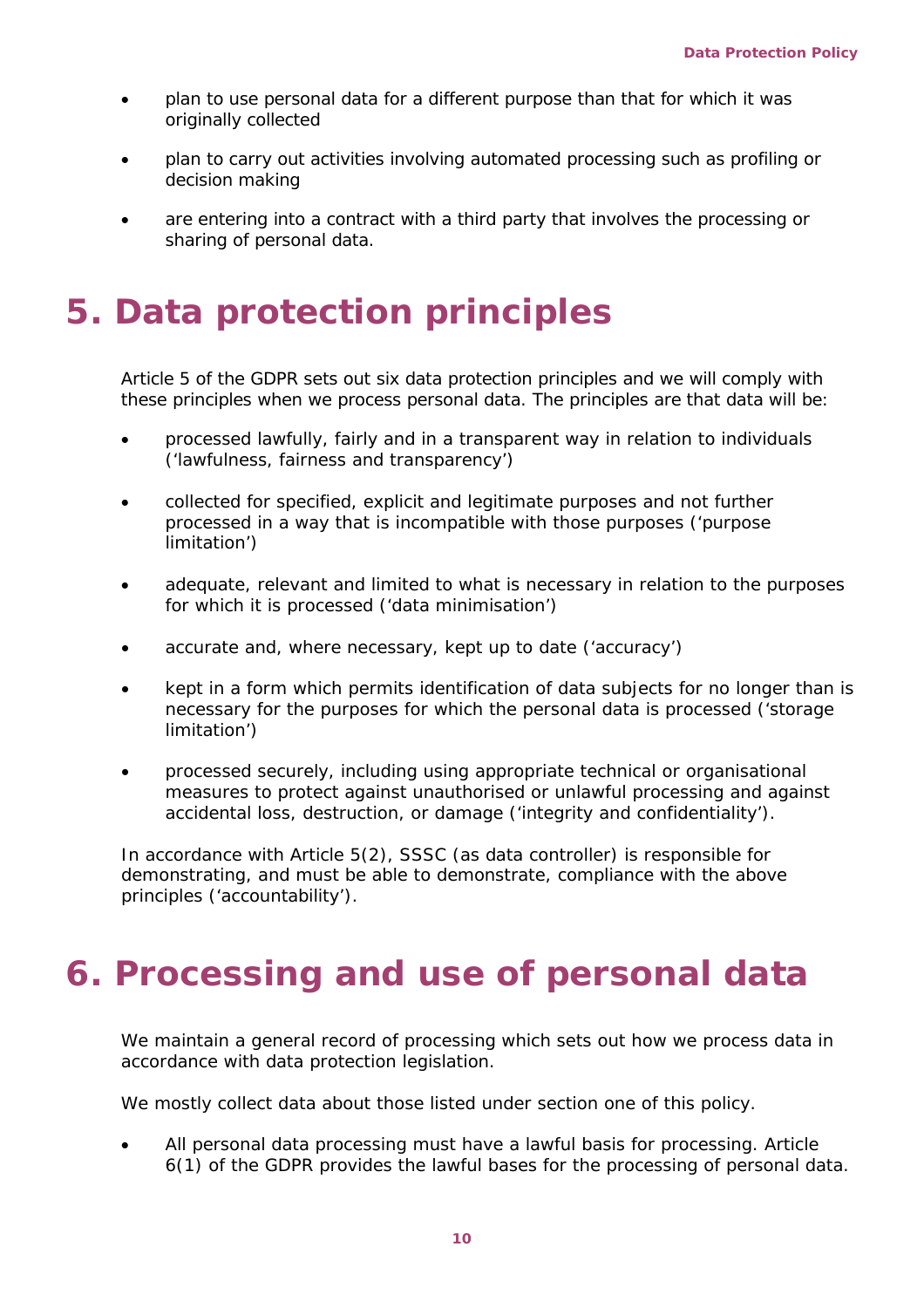Our processing activities are carried out under the lawful basis set out in Article 6(e) of the GDPR unless stated otherwise. This means we process data "to perform a specific task in the public interest that is set out in law or in the exercise of official authority vested in the controller". This is because most of the processing of personal data that we do relates to carrying out our functions under the Regulation of Care (Sc) Act 2010.

Sometimes, we may rely on the consent of the data subject eg communications with the data subject for marketing, surveys or information purposes.

Our [privacy notice](https://www.sssc.uk.com/knowledgebase/article/KA-02513/en-us) details where the lawful basis is not a public task.

# <span id="page-10-0"></span>**7. Special category data and data relating to criminal offences or convictions**

We process certain special category personal data in connection with our role as an employer and to fulfil our statutory functions as a regulator. For example, we may:

- process personal data that reveals the racial or ethnic origin of an individual
- investigate allegations relating to the health of an individual
- process data relating to criminal offences or convictions.

In most cases, the lawful bases for processing these types of special category data are that it is necessary:

- for us to carry out the obligations and specific rights as an employer
- for us to pursue or defend any legal claims or court actions
- to fulfil our statutory functions and is in the substantial public interest
- for archiving purposes in the public interest, scientific or historical research purposes or statistical purposes, provided we put in place suitable safeguards to protect the fundamental rights and freedoms of the data subject
- to promote or maintain the equality of opportunity or treatment between groups of people
- for the prevention or detection of an unlawful act and we must carry it out without the consent of the data subject to prevent prejudice to those purposes and is necessary for reasons of substantial public interest
- to protect the public against dishonesty, malpractice, serious improper conduct, unfitness, incompetence or mismanagement in administration and we must carry it out without the consent of the data subject and is necessary for reasons of substantial public interest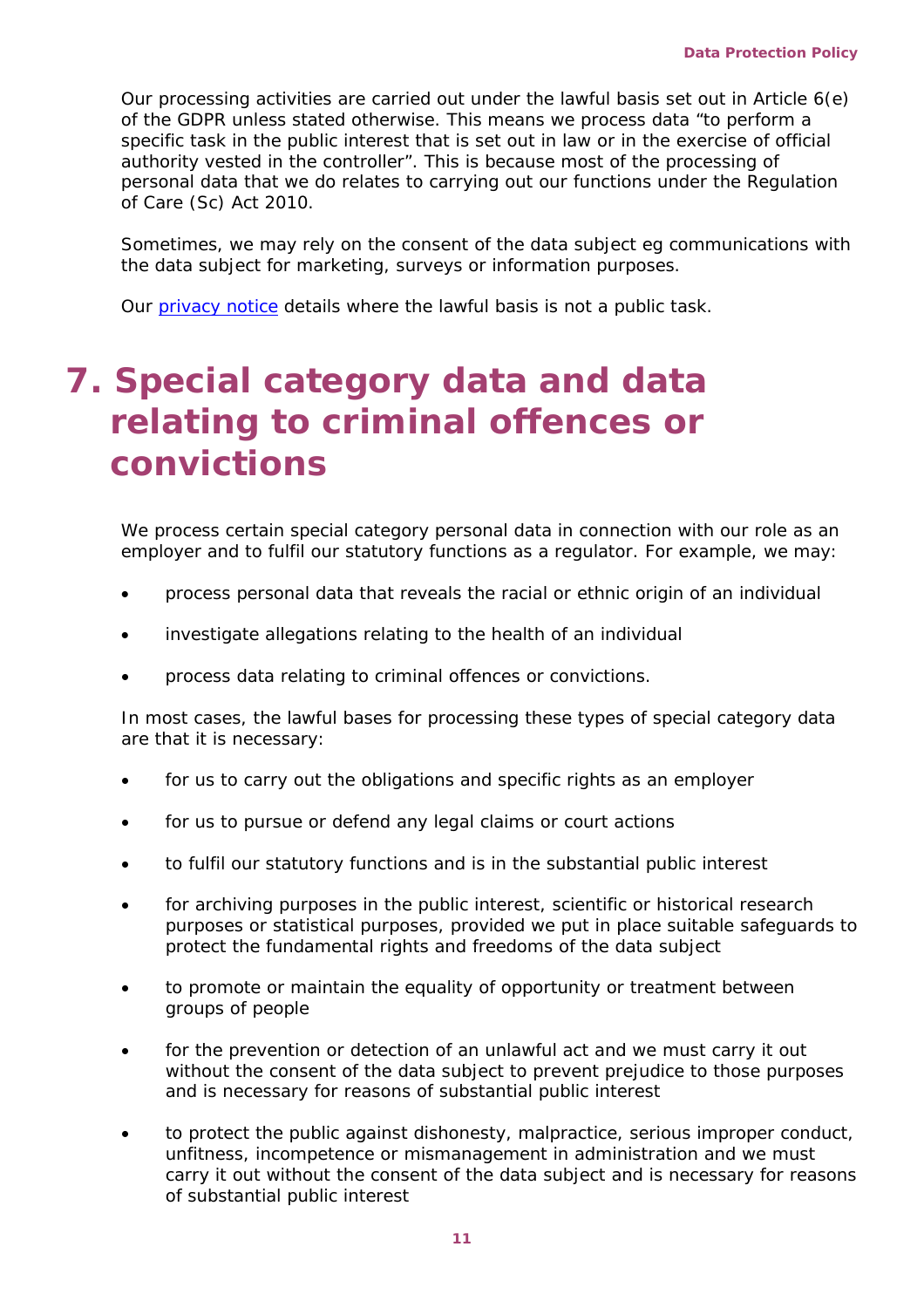• to comply with or assist others to comply with a regulatory requirement to decide if someone has committed an unlawful act or been involved in dishonesty, malpractice or seriously improper conduct, we cannot reasonably obtain consent and it is necessary for reasons of substantial public interest.

We will record the legal basis for any data processed which does not fall within any of the above.

# <span id="page-11-0"></span>**8. Implementation**

This section aims to set out how we process data in accordance with the data protection principles.

#### **Lawfulness, fairness and transparency**

We:

- identify an appropriate lawful basis (or bases) for processing personal data, including if special category personal data or when processing criminal offence data
- will not do anything unlawful with personal data
- consider how the processing of personal data may affect the people concerned and will justify any adverse impact
- only handle people's data in ways they would reasonably expect, or be able to explain why any unexpected processing is justified
- do not deceive or mislead people when we collect their personal data
- are open and honest and comply with the transparency obligations of the right to be informed.

As a regulator, we are exempt from certain obligations to provide fair processing information and other data subject rights if the exercise of those rights would prejudice the work we do. We may not make information available if we process personal data to give legal advice, for the purpose of legal proceedings and prospective legal proceedings or to share information with the police or other relevant bodies.

### **Purpose limitation**

We:

- clearly identify and document our purpose or purposes for processing data
- include details of our purposes in our privacy information for individuals
- regularly review our processing and, where necessary, update documentation and privacy information for individuals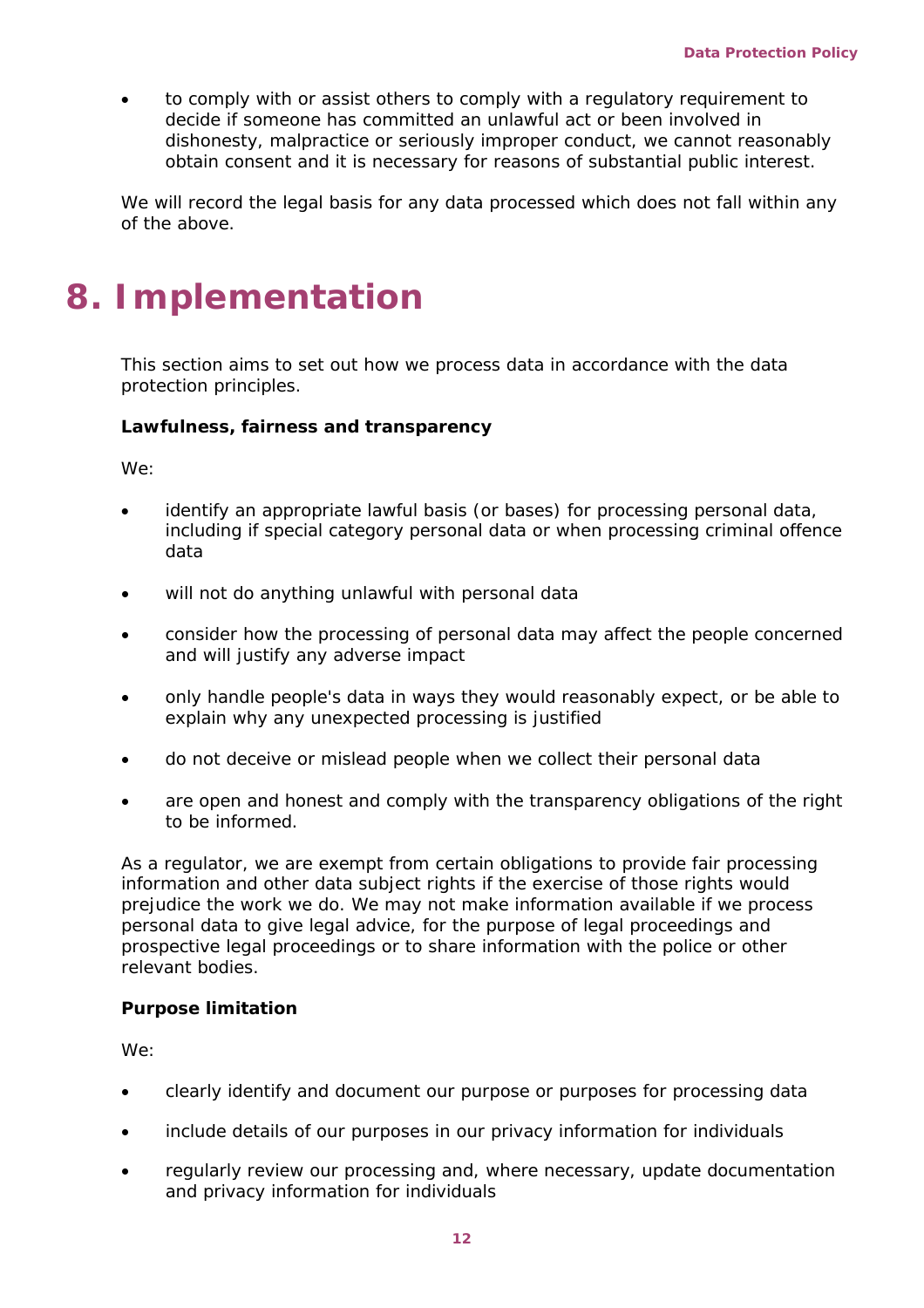• make sure that any plans to use personal data for a new purpose is compatible with the original purpose and, if not, get consent or have a clear lawful basis for the new purpose.

#### **Data minimisation**

We:

- only collect personal data needed for our specified purposes
- have sufficient personal data to properly fulfill those purposes
- periodically review the data we hold and delete anything no longer needed
- handle personal data through appropriate corporate systems only
- monitor the use of data to make sure staff and contractors only process personal data to carry out their role.

#### **Accuracy**

We:

- ensure, where possible, the accuracy of any personal data we create
- have appropriate processes in place to check, where possible, the accuracy of the data we hold and record the source of that data
- have a process in place to identify when we need to keep the data updated to properly fulfill our purpose, and update it as necessary
- keep a record of any mistakes and make these clearly identifiable
- comply with the individual's right to rectification and carefully consider any challenges to the accuracy of the personal data
- as a matter of good practice, keep a note of any challenges to the accuracy of the personal data.

In some circumstances we may need to hold factually inaccurate information or an opinion that someone disagrees with as part of our statutory functions.

### **Storage limitation**

We:

- know what personal data we hold and why it's needed
- carefully consider and can justify how long we keep personal data for
- have a policy with standard retention periods where possible, in line with our statutory functions
- regularly review our information and erase or anonymise personal data when it's no longer needed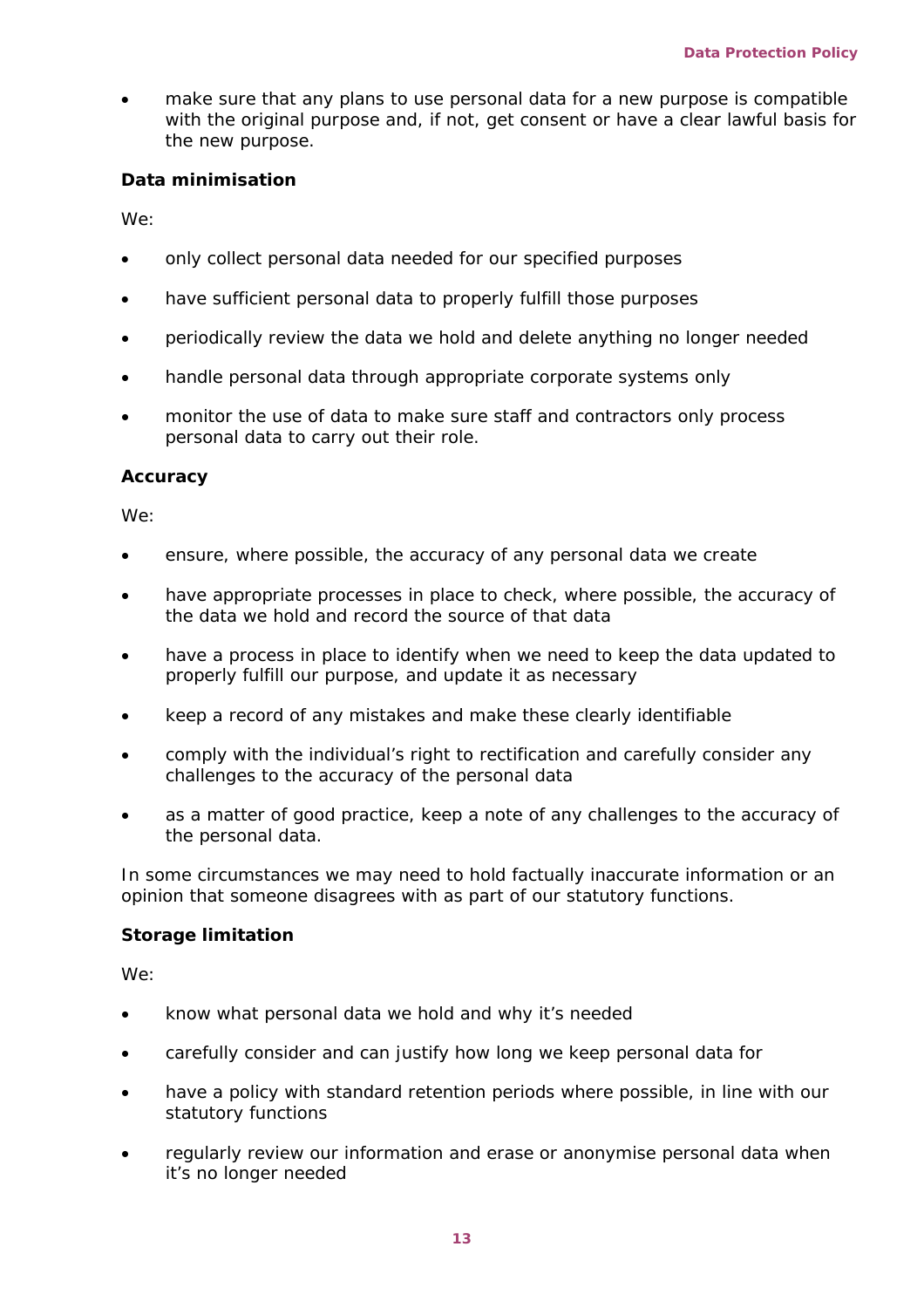- have appropriate processes in place to comply with individuals' requests for erasure under 'the right to be forgotten'
- clearly identify any personal data we need to keep for public interest archiving, scientific or historical research, or statistical purposes.

As a regulator, we may need to keep some personal data for long periods of time. For example, fitness to practise case files are kept for a significant period after the case has concluded. We do this as we may need to refer to the earlier file if a new issue is raised about a worker or we're challenged about our decision making.

Information about our retention periods is available in our retention policy.

#### **Integrity and confidentiality (security)**

We:

- have appropriate security measures in place to protect the personal data we hold
- develop, implement, and maintain appropriate data security systems to protect personal data against accidental or unlawful destruction, loss, alteration, unauthorised disclosure of, or access to personal data transmitted, stored, or otherwise processed
- regularly review, evaluate, and test the effectiveness of our data security systems.

#### **Accountability**

We:

- take responsibility for what we do with personal data and how we comply with the other principles
- have appropriate measures and records in place to demonstrate compliance, such as:
	- o adopting and implementing data protection policies, where appropriate
	- o taking a 'data protection by design and default' approach putting appropriate data protection measures in place throughout the entire lifecycle of our processing operations
	- o putting written contracts in place with organisations that process personal data on our behalf
	- o maintaining documentation of our processing activities
	- o implementing appropriate security measures
	- o recording and, where necessary, reporting personal data security incidents
	- o carrying out data protection impact assessments for uses of personal data that are likely to result in high risk to individuals' interests
	- o appointing a data protection officer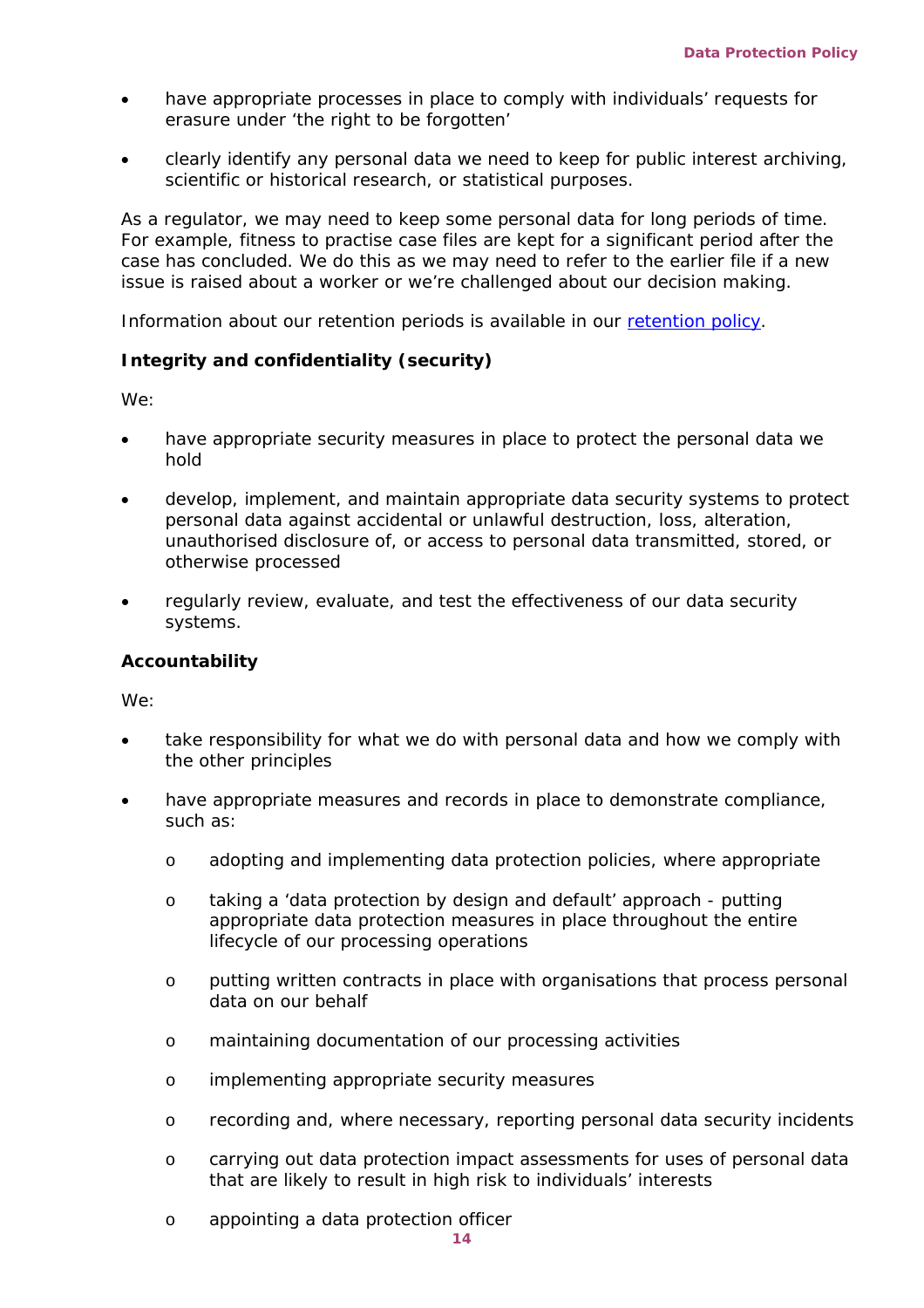- o adhering to relevant codes of conduct and signing up to certification schemes, where possible
- review and update our accountability measures at appropriate intervals.

## <span id="page-14-0"></span>**9. Individual rights**

We make sure that people that we hold information on can fully exercise their rights under the Act, subject to exemptions under the data protection legislation. These include the right to be informed, the right of access, the right to rectification, the right to erasure, the right to restrict processing, the right to data portability, the right to object and rights in relation to automated decision making and profiling.

### <span id="page-14-1"></span>**10. Personal data security incidents**

We make sure all staff can recognise a potential or actual security incident and immediately report any loss or suspected loss of personal data to their manager, head of department and to the Head of Legal and Corporate Governance, who is also the DPO. We may take disciplinary action for failure to report any such loss or suspected loss.

## <span id="page-14-2"></span>**11. International transfers**

We make sure we only transfer personal data outside of the United Kingdom in compliance with the conditions for transfer set out in chapter five of the GDPR.

# <span id="page-14-3"></span>**12. Monitoring**

We make sure:

- there is an individual with specific responsibility for data protection in the organisation
- all staff managing and handling personal information understand that they are responsible for following good data protection practice
- we train all staff managing and handling personal information
- we appropriately supervise all staff managing and handling personal information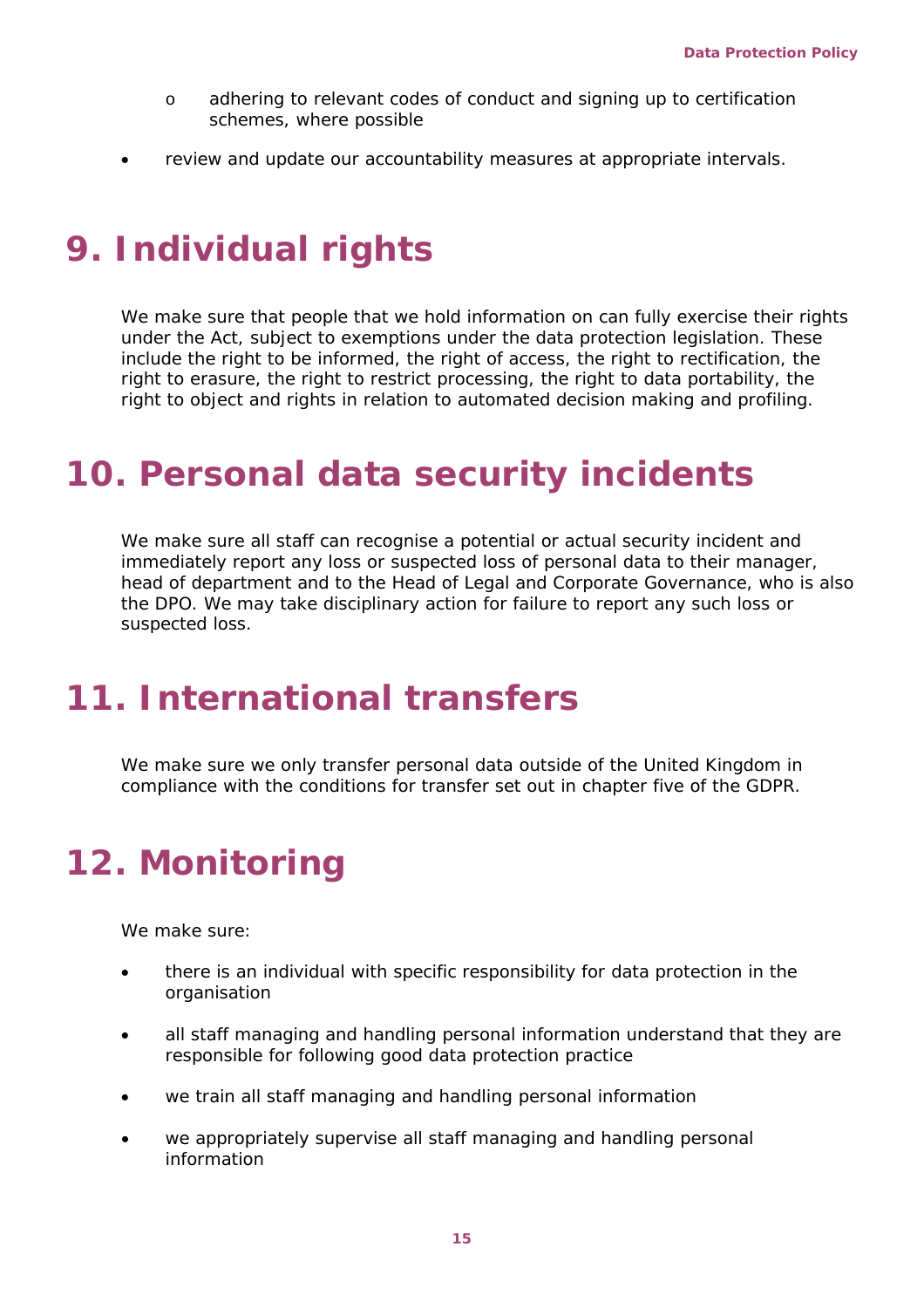- individuals who wish to make enquiries about handling personal information know who to contact and that we deal with such queries promptly, fairly, and courteously
- we clearly describe methods of handling personal information
- we carry out an annual review and audit of our processing
- we regularly assess and evaluate performance in handling personal data.

# <span id="page-15-0"></span>**13. Data Protection Impact Assessments**

We consider the need for and, if necessary, carry out data protection impact assessments (DPIAs). We always consult the DPO when completing a DPIA and keep an appropriate record.

We carry out a DPIA:

- when a new processing activity is likely to result in a high risk to the rights and freedoms of the data subject
- for major system programmes, or a review of such programmes which involve:
	- o the use of new or changing technologies<br>
	o the systematic and extensive profiling or
	- the systematic and extensive profiling or automated decision making to make significant decisions about people
	- o large scale processing of special category or other sensitive personal data
	- o the monitoring of a publicly accessible place on a large scale
	- o the use of profiling, automated decision making or special category data to help make decisions on someone's access to a service, opportunity or benefit
	- o profiling on a large scale.

We may carry out a DPIA from time to time even if it is not necessary to do so. We are mindful of our obligations under the data protection legislation when deciding whether to carry out a DPIA.

If a DPIA is completed, we will store a record with the DPO.

DPIA guidance is available for staff on the [intranet.](https://ssscdundee.sharepoint.com/:w:/r/sites/Intranet/_layouts/15/Doc.aspx?sourcedoc=%7B8D467421-4A92-4015-8ADC-18A75844E139%7D&file=DPIA%20Guidance.docx&action=default&mobileredirect=true&cid=01883053-32e2-4c4b-859c-81ea0a5126c5)

### **Automated processing and decision making**

We tell the data subject the reasons for the decision making or profiling and any consequences of this. We give the data subject the right to request human intervention or to challenge the decision.

#### **Data processors**

We may instruct other organisations to process personal data on our behalf. In such cases, we carry out checks to make sure the data processor has appropriate technical and organisational measures in place to meet the requirements of the data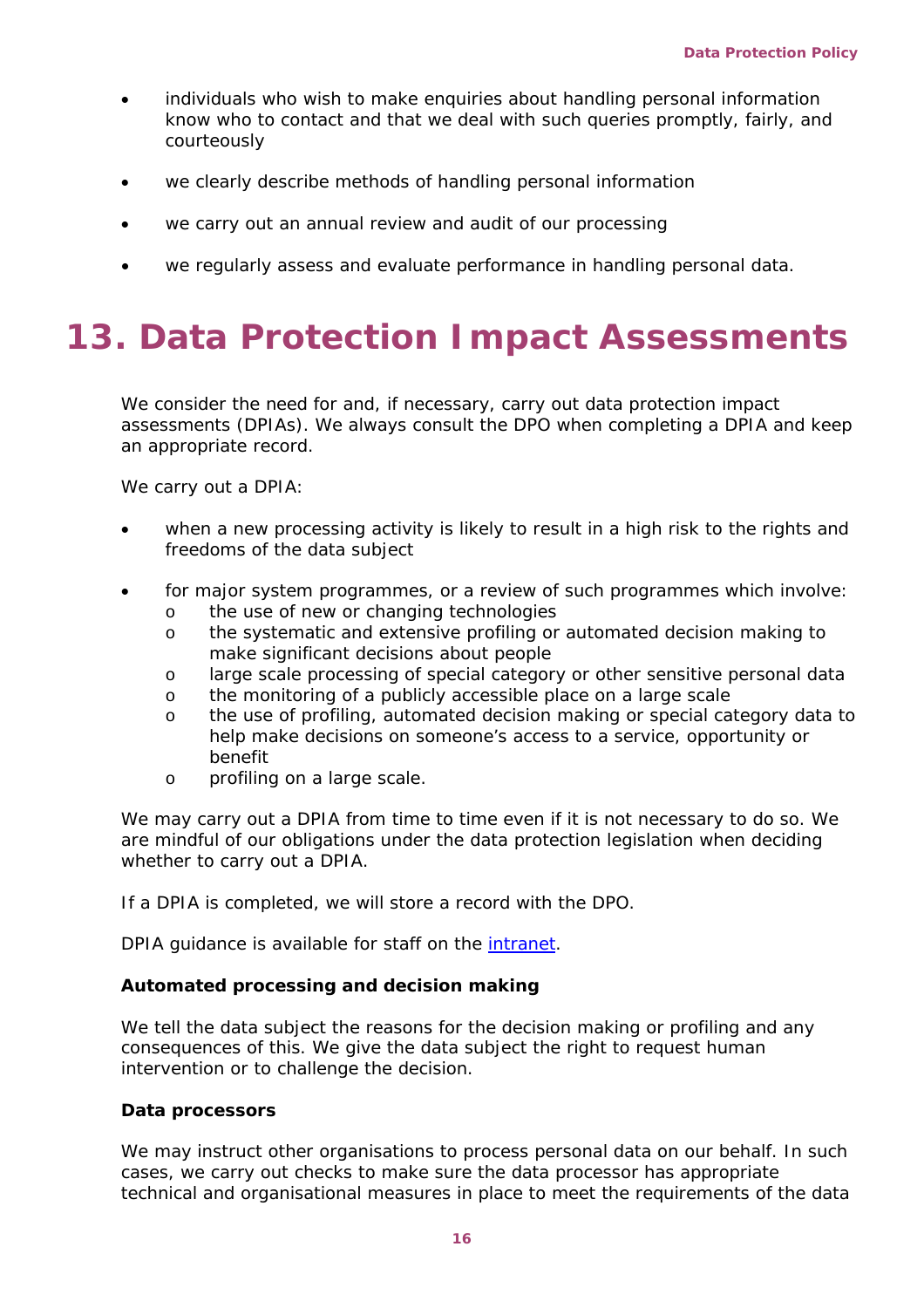protection legislation. The Legal and Corporate Governance department can advise on contractual arrangements with data processors.

#### **Data sharing**

We make sure sharing of data with third parties complies with relevant data protection policies and Information Commissioner's Office guidance such as the Data Sharing Code of Practice.

#### **Complaints procedure**

Anyone who feels that we have not followed this policy can make a complaint through our complaints procedure and we will report the complaint to the Data Protection Officer who will advise on the response.